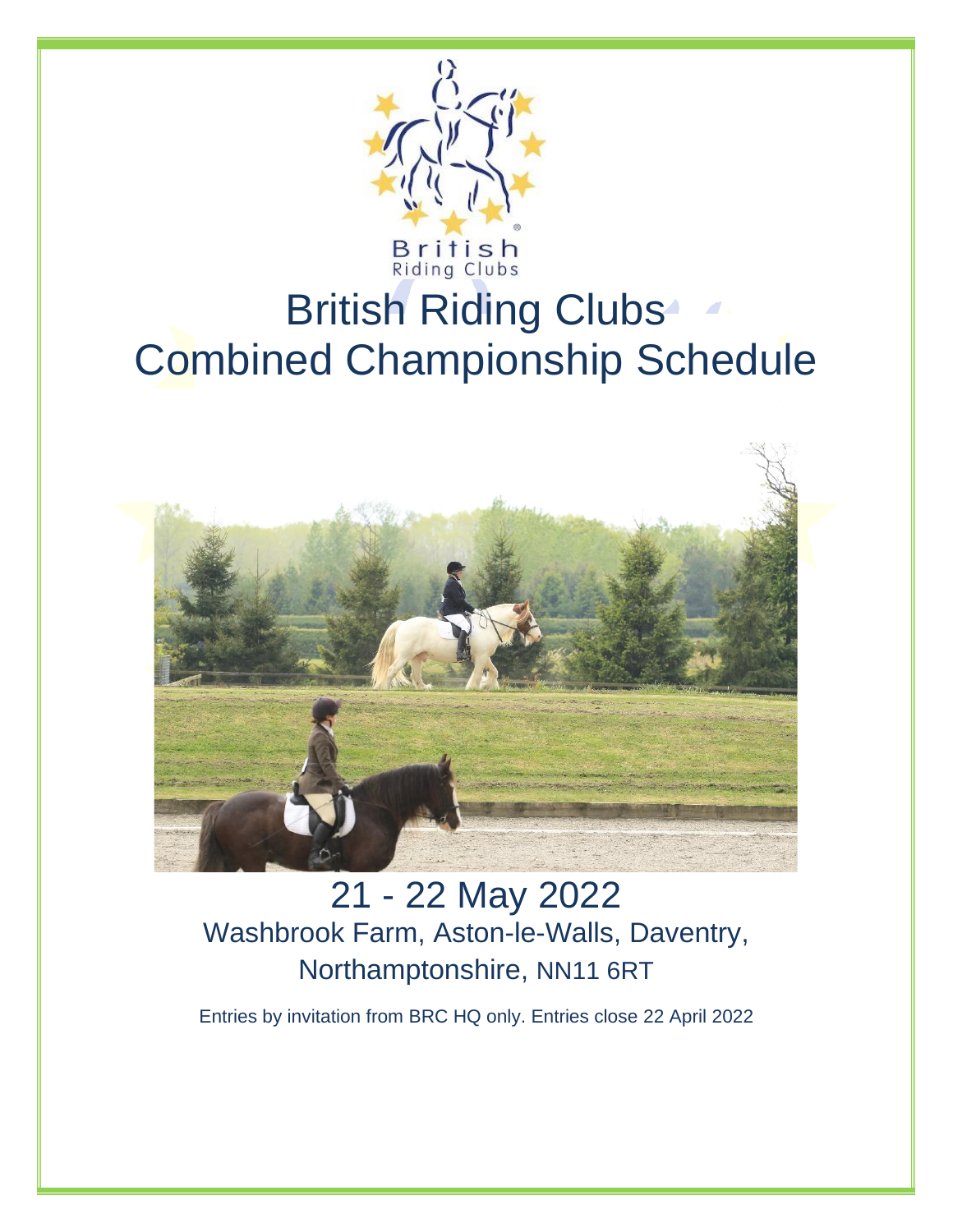# **Contact details**

Show Organiser: British Riding Clubs Show Secretary: Merlin Perlo Stable Manager: Megan Gibbs – megan.gibbs@bhs.org.uk General enquiries: 02476 840518 Championship entry and invitations: [brcentries@bhs.org.uk](mailto:brcentries@bhs.org.uk) Results: [brcentries@bhs.org.uk](mailto:brcentries@bhs.org.uk) Event mobile: 07783 888303 (only available from 20/05/22 – 22/05/22)

# **Introduction**

We are delighted to be returning to Washbrook Farm, Aston-le-Walls to hold our inaugural Combined Championships!

# **Before the championships**

#### **Rules and Regulations**

This competition will run under British Riding Club rules. It is important that all competitors are aware of the rules relating to this competition – please see the current BRC Handbook and also the BRC Rule Amendments and Changes document which can be found via the link below:<http://www.bhs.org.uk/enjoy-riding/british-riding-clubs/brc-handbook>

## **Entries**

Entries are by invitation only to those that have qualified. They will be sent to the team manager on the declaration form from the qualifier with instructions on how to process them. Please note entries close on **22 April 2022**.

# **The Competitions**

# **Combined Training**

This combined training consists of one dressage test and one course of show jumps. Both individuals and teams can qualify for this competition. For teams, two team members will take part in the Prelim/75 Section, riding a prelim dressage test and show jumping at 75cm. The other two members will take part in the Novice/85 Section riding a novice dressage test and show jumping an 85cm round. Elimination from one phase will result in elimination from the other.

There will also be individual sections where riders compete at Novice/75cm (novice level dressage test and 75cm show jumping) and Prelim/85cm (prelim level dressage test and 85cm show jumping).

Both teams and individuals will compete at the area qualifiers, highest placed individuals will be invited to the championships from each section. The winning team will be decided from the best three scores in both phases.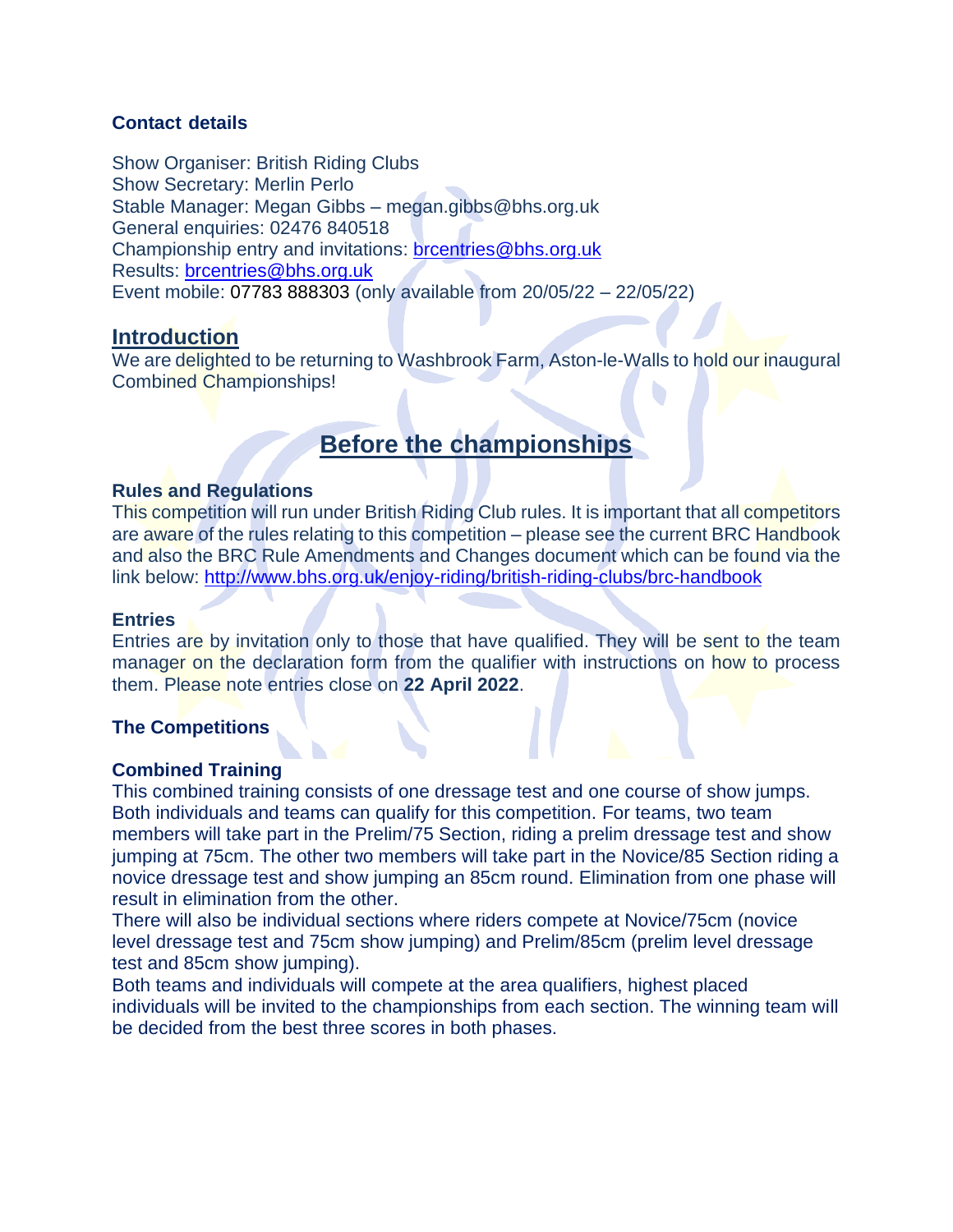# **Combined challenge**

The Combined challenge is a test of the ability and timing of a horse and rider to negotiate a show jumping course followed by a cross-county course on grass. The classes will be as below: 70cm Mixed class (senior and/or juniors) teams & individuals

80cm Junior for teams & individuals 90cm Junior for teams & individuals

80cm Senior for teams & individuals

90cm Senior for teams & individuals

100cm mixed class (senior and/or juniors) for teams & individuals

# **Championship Tests: Combined Training Teams and Individuals:**

Prelim 7 (2002)/75cm Prelim 14 (2006) / 75cm Novice 30 (2006) / 85cm Novice 24 (2010) /85cm

# **Individuals:**

Novice 27 (2007) /75cm Prelim 12 (2005) /85cm

# **Times**

Times will be posted on our website approximately one week before the championships. Times are selected randomly by computer and cannot be altered. There will be important competitor information released with the times, which must be read before leaving for the competition. Please note that competitors should be ready to jump before their time in case the competition runs early. Please check with the collecting ring steward on the day.

# **Stabling**

For any stabling information, including making a stable booking, please see the following link:<https://brc.bhs.org.uk/login>

# **Hook up**

There will be no hook up available at this event.

# **Flu Vaccination Certificates**

All competing horses and ponies must have an up to date full flu vaccination certificate and comply with BRC rules. If your flu vaccination does not comply, or you do not bring the complete record with you, you will be eliminated.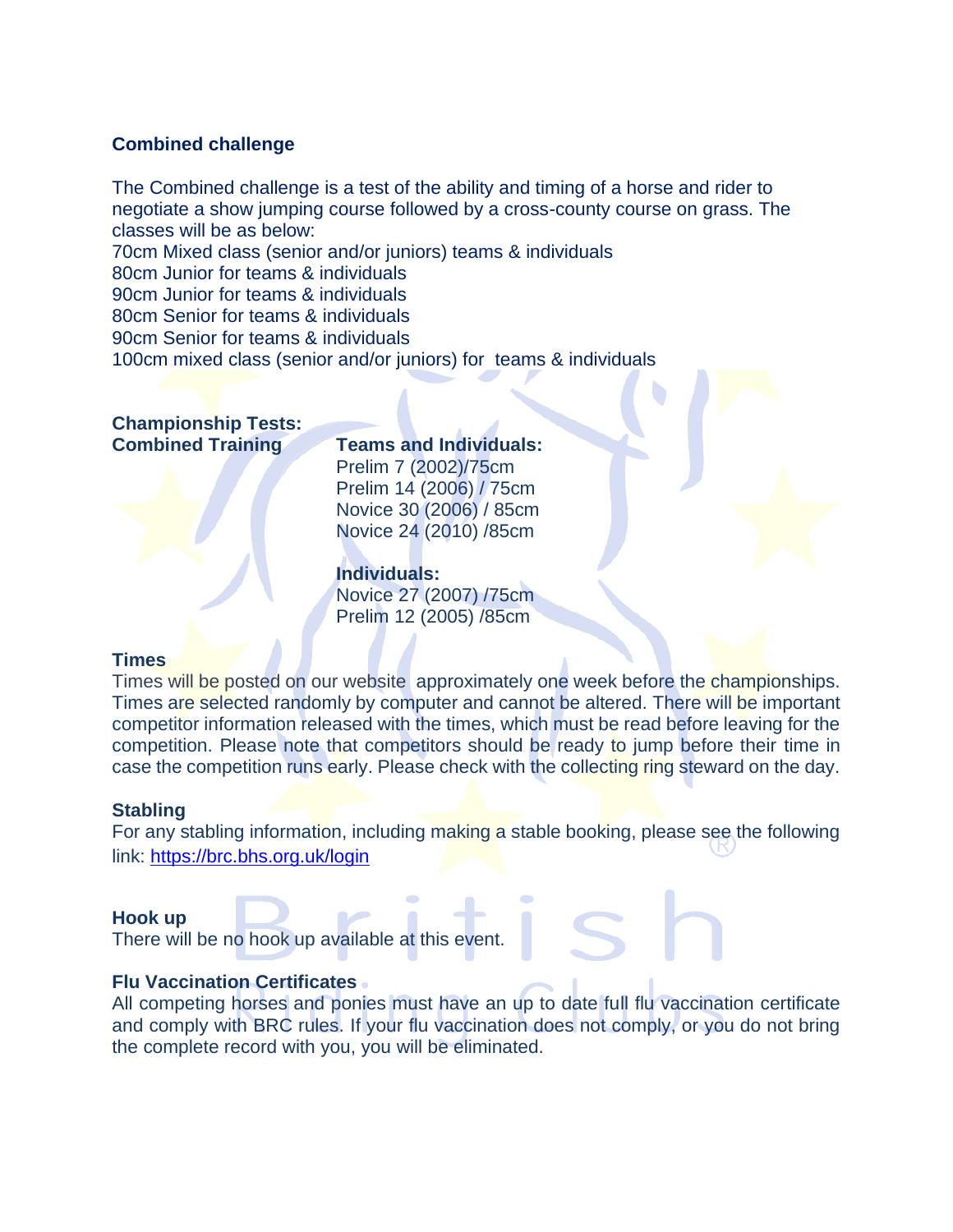Please refer to the current BRC Handbook for the full rules on vaccination certificates or the news page for the updated flu vaccinations details: [http://www.bhs.org.uk/enjoy](http://www.bhs.org.uk/enjoy-riding/british-riding-clubs/news)[riding/british-riding-clubs/news](http://www.bhs.org.uk/enjoy-riding/british-riding-clubs/news) . Please note the full handbook is available online. A flu vac checker is also available to download from the downloads section of the BRC website.

# **Hats & Body Protectors**

Hats meeting the current standards must always be worn and securely fastened when mounted. It is also advised to wear a hat when handling on the ground. Body Protectors are mandatory for the Combined Challenge and optional for the Combined Training. Up to date standards must be worn where mandatory and can be found in the BRC Handbook or on the website.

# **Refund Policy**

Failure to decline a championship invitation before the close of entry so it can be passed down the line may result in the club being charged the entry fee. The refund policy can be found in the BRC Handbook.

# **Timetable**

Classes are provisionally scheduled to start and finish at the following times. All times are approximate and subject to change. Updated information will be available on the BHS website or BRC Facebook page. The organiser reserves the right to cancel, add to and alter the details in which any competition is scheduled to take place, or amend any competition times or alter the published timetable for the show as they deem appropriate.

# **Saturday 21 May 2022**

| <b>Time</b> | <b>Class</b>                     |
|-------------|----------------------------------|
| 9:00        | Mixed Challenge 100 Championship |
| 12:00       | Senior Challenge 90 Championship |
| 15:30       | Junior Challenge 90 Championship |

| <b>Time</b> | <b>Class</b>                           |
|-------------|----------------------------------------|
| 9:00        | <b>Senior Combined Training Prelim</b> |
|             | Dressage (and Novice 75 section)       |
| 10:00       | Senior Combined Training Show Jumping  |
|             | 75cm                                   |
| 12:30       | <b>Senior Combined Training Novice</b> |
|             | Dressage (and Prelim 85 section)       |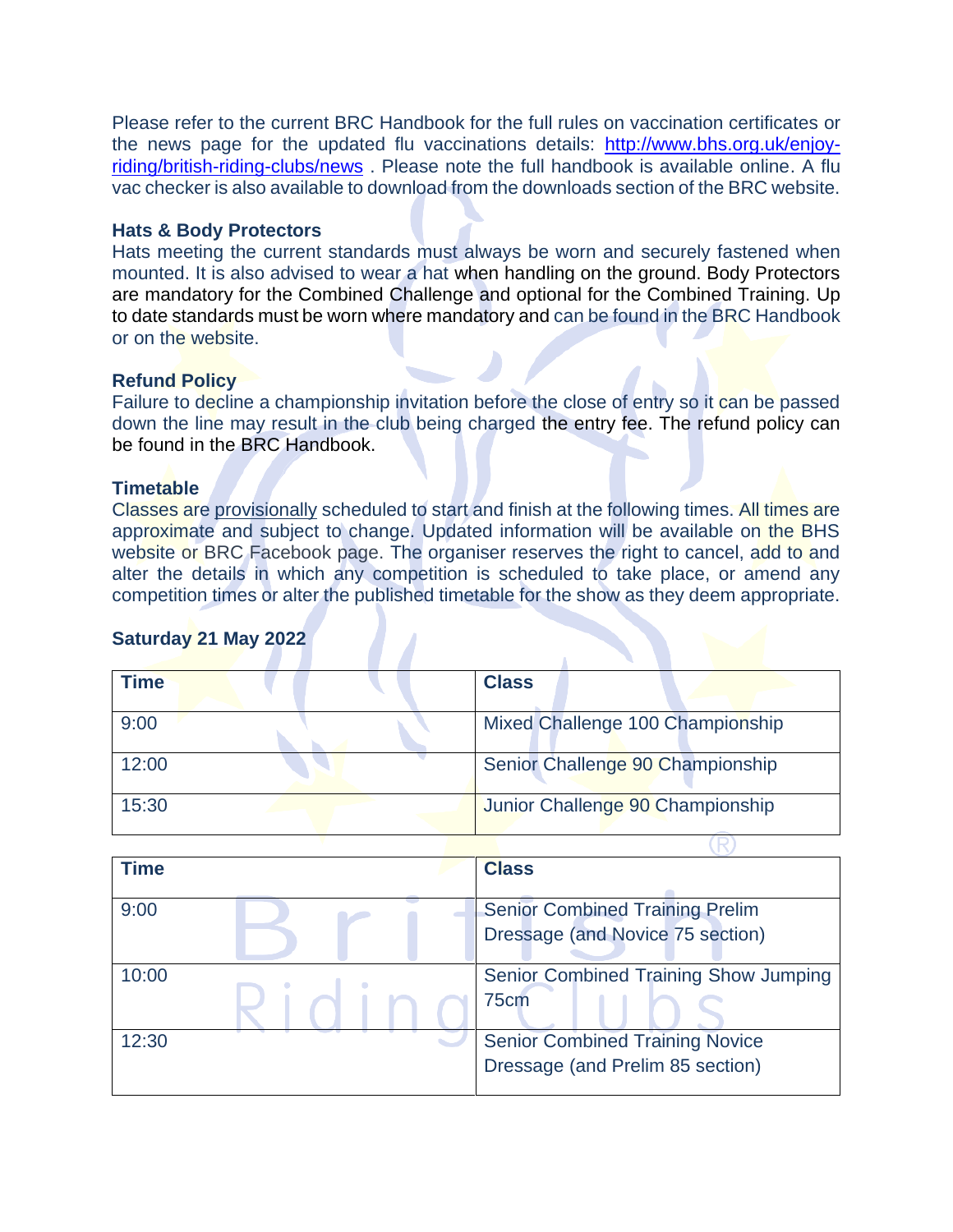| 13:45 | Senior Combined Training Show Jumping |
|-------|---------------------------------------|
|       | 85 <sub>cm</sub>                      |

# **Sunday 22 May 2022**

| <b>Time</b> | <b>Class</b>                     |
|-------------|----------------------------------|
|             |                                  |
| 9:00        | Mixed Challenge 70 Championship  |
|             |                                  |
| 11:15       | Senior Challenge 80 Championship |
|             |                                  |
| 14:30       | Junior Challenge 80 Championship |
|             |                                  |

| <b>Time</b> | <b>Class</b>                                                          |
|-------------|-----------------------------------------------------------------------|
| 8:00        | Junior Combined Training- Dressage<br>Prelim (and Novice 75 section)  |
| 9:00        | Junior Combined Training - Show<br>Jumping 75cm                       |
| 12:30       | Junior Combined Training - Dressage<br>Novice (and Prelim 85 section) |
| 13:45       | Junior Combined Training - Show<br>Jumping 85cm                       |

# **During the championships**

(R)

# **Declarations and Secretarys**

Please read the Important Competitor Information that will be published with the times as this will have all useful information relating to declaring etc.

All other queries at the event including scoring can be dealt with by the secretary.

# **Parking**

Please follow the direction of the car parking attendants.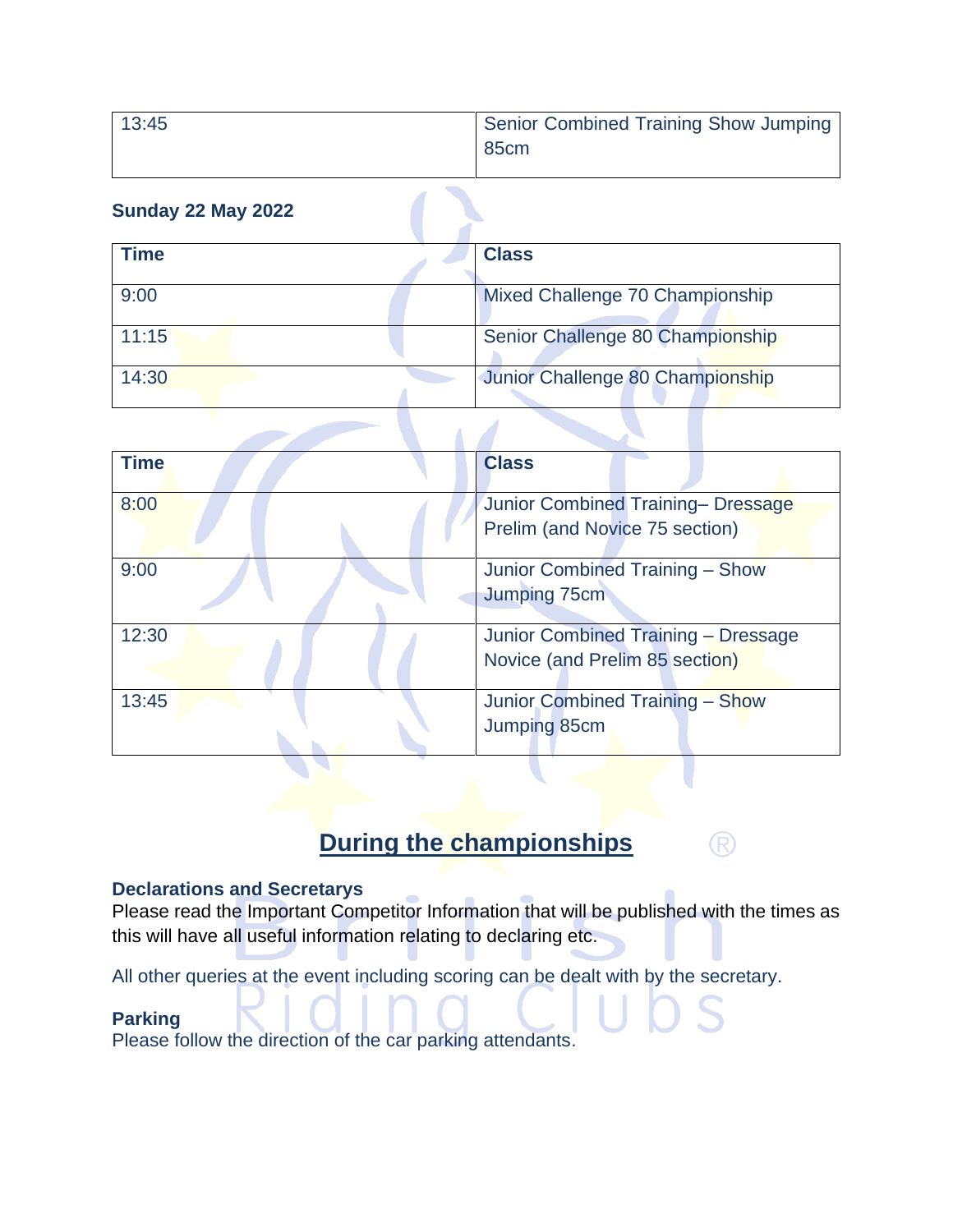#### **Presentations**

Presentations will be approximately 30 minutes after the final results of each class have been posted. Please check the scoreboard for the time of presentations. Delays to the presentation will be as a result of objections or queries that will need to be resolved before it can go ahead. Attendance requirements for the presentation will be posted in the competitor information.

# **Salvers**

Salvers awarded at championships must be signed for by a nominated person who is then responsible for that salver. It must be returned to arrive at the office on the date stated on the form by recorded delivery and must be packaged with care.

Any loss/damage or failure to return the salver by the specified date will result in the club concerned being invoiced for the cost of a replacement. BRC may also refer such matters to the BRC Discipline Committee.

# **Official Objections**

Protests or complaints may be lodged in writing and accompanied by a deposit of £20. They must be addressed to the Official Steward via the secretary. Protests must be made no later than 30 minutes after the incident that gave rise to that protest or 30 minutes after the results have been published. The deposit will be forfeited unless the protest is upheld, or it was decided that there were good and reasonable grounds for lodging the protest.

## **Official Photographs**

Please be advised that filming and/or photography will be taking place during the BRC Championships - this could be in the arenas, seating areas, stabling and lorry park during competition hours. If you do not wish to appear in any images captured, please inform the secretary so that we can take appropriate steps to ensure you are not included. The photographs/film could potentially be included in BRC publications or in BRC promotional materials in the future and may also be published on the BRC section of the BHS website. They could also be passed onto the sponsor of the event and the press.

#### **Exercising Horses**

Please see the competitor information document which will be published alongside the times for information. Competitor numbers must always be worn when mounted. Strictly no entry into competition arenas unless competing.

# **Catering**

Catering will be available on site.

# **Medical Care**

Paramedics will be on site during the competition hours of the championships. Outside of these hours, in an emergency please dial 999.